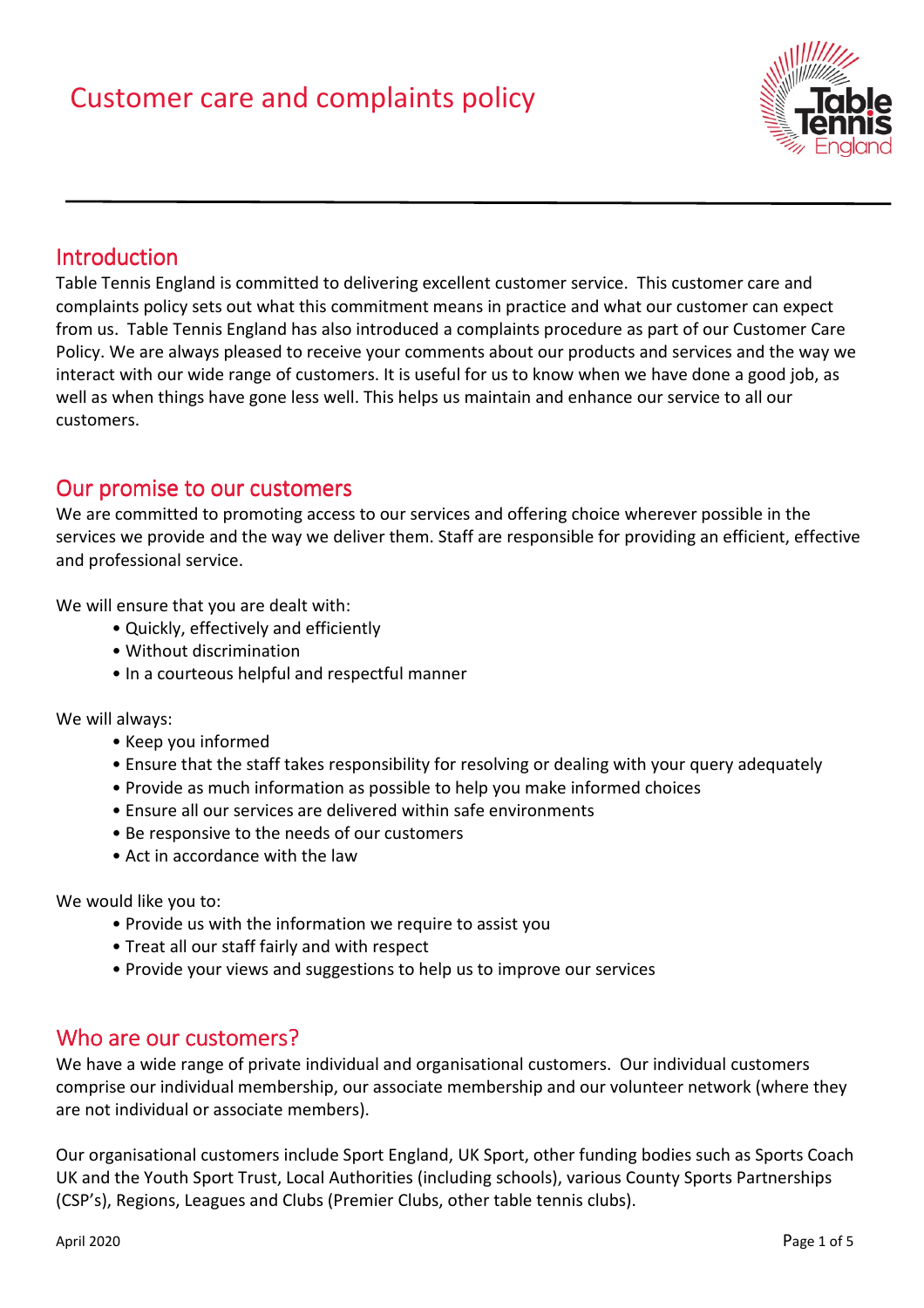

# **Our Customer Care Standards**

Face to Face contact

We will:

- Respect your privacy, offering complete confidentiality where possible and if requested
- Listen to you and respond to your needs
- Be welcoming, courteous and helpful at all times

## Contact by telephone

We will:

- Aim to answer the telephone within 20 seconds (six rings) during normal working hours (9:00am – 5:00pm, Monday to Friday)
- If a member of staff is not available, their telephone should be answered by a colleague within the target time
- If your call is diverted to an answer machine we will reply to your message within 24 hours, except at weekends or during bank holidays
- Attempt to resolve your query at the first point of contact. If this is not possible we will refer your query to someone who can help and ensure that you have the name of the staff member dealing with the query

## Contact by email

We will:

• Aim to respond to emails sent to the general Table Tennis England email address help@tabletennisengland.co.uk within 24 hours, except at weekends or during bank holidays. All emails should at least receive an acknowledgement within one working day stating when a full reply will be made, if it is not possible to deal with the inquiry immediately

• Many of our staff are away from the office for a large part of their working week and it may be that, on occasions, it may not always be possible for these staff to fulfil these requirements, but they will endeavour to respond within 48 hours

• Aim to provide a full response to email inquiries within five working days of receipt, resolving the issues raised if at all possible

• Ensure that within the response provided, customers are given a specific named contact of the staff member dealing with the issue.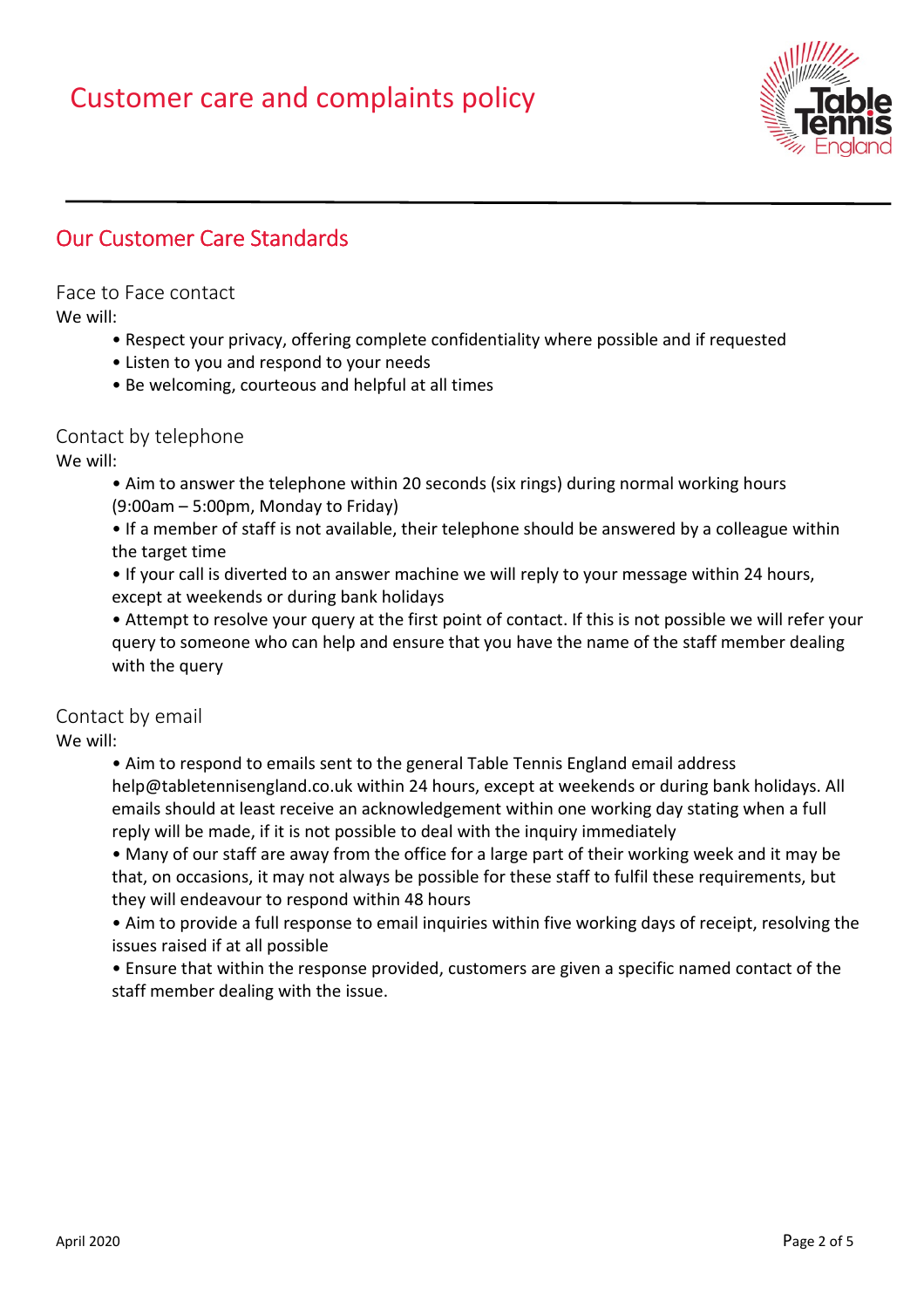

## Contact in writing We will:

• Aim to respond to standard written enquiries within five working days (one week) of receipt, resolving the issues raised, if at all possible. If the issue is more complicated and likely to take longer to resolve, we will provide you with an approximate timescale in which you can expect a response from us

• Ensure that within the response provided customers are given a named contact of the staff member dealing with the issue. Delivering an effective service to customers with different needs Table Tennis England is careful not to make assumptions about people's needs or abilities but will consult customers to identify individual needs, through the information we gather and store about you, on your behalf.

We will make every attempt to supply information in an appropriate format and we will make sure that disabled people and people whose first language is not English are not disadvantaged – although the provision of special requirements may mean we cannot deliver to the specific targets we mention above.

# Your complaints

We hope you will be fully satisfied with the service you receive from Table Tennis England, but if you have a complaint about our service we want to hear from you. We will take your complaint seriously, and will address it and respond to it as quickly as possible. Only by listening to our customers can we hope to improve our overall levels of service.

## How to send your feedback

You can send us your comments or complaints on our service, which we will deal with confidentially, by telephone, online or in writing.

#### By telephone

Please call 01908 208862 and speak to the Operations Manager.

#### Online

To provide feedback on any part of Table Tennis England service, see the "Contact Us" section of Table Tennis England web site www.tabletennisengland.co.uk/contact

## In writing

If you wish to write to us with your comments or complaints about Table Tennis England service, you can email us, direct to help@tabletennisengland.co.uk or write to: Joanna Keay-Blyth Bradwell Road, Loughton Lodge, Milton Keynes, MK8 9LA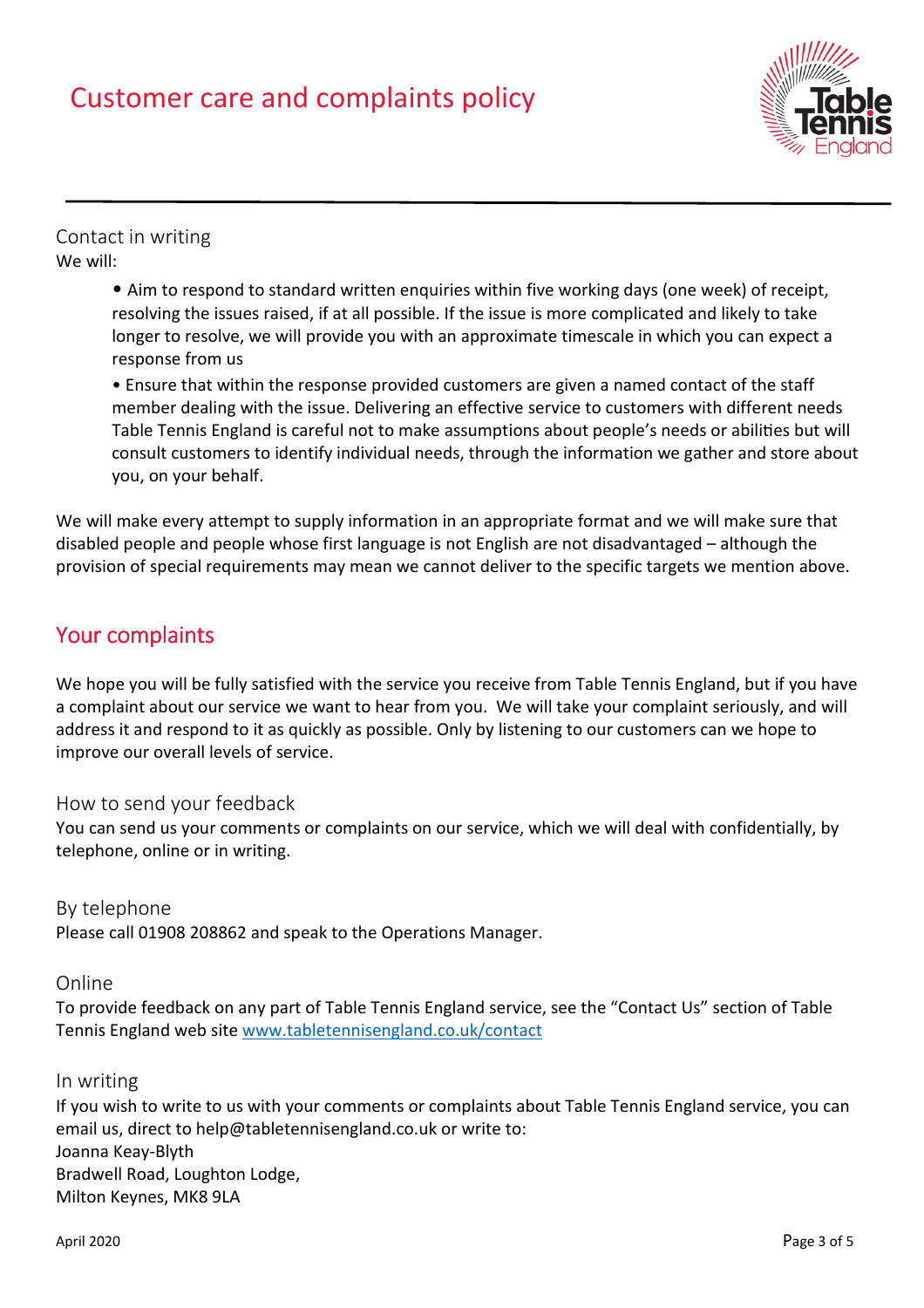

## What we need to know

To help us investigate your complaint, please provide as much of the following information as possible when you contact us:

- Whether it is an original complaint, or a follow-up to a reply you were not satisfied with
- A clear description of the complaint and what you would like us to do to sort things out
- Details of any relevant membership number, license numbers and/or other reference numbers relating to any contacts you may previously have had with Table Tennis England on this subject (for example when calling our telephone service, or sending an email to the Table Tennis England website)

• Your full postal address, telephone number (including dialling code), and email address if you have one.

# What happens next?

We will acknowledge your complaint within five working days. We hope to respond in full within this time, but if this is not possible we will explain why and give you a date by which you can expect a full reply.

The Definition of a Complaint

#### A complaint is...

"An expression of dissatisfaction about Table Tennis England's action, or lack of action, or about the standard of a service, whether the action taken or the service was provided by a Table Tennis England staff member, a volunteer acting on behalf of Table Tennis England, or a body or organisation acting on behalf of Table Tennis England".

#### A complaint is not...

An initial request for a service to be delivered within a published timescale, except where the consequential actions of Table Tennis England mean the definition of complaint, as defined above, are met.

#### Who Can Make a Complaint?

Any member of the public or their representatives, staff, businesses, public and voluntary bodies can make a complaint about, or to, Table Tennis England.

#### Confidentiality

All complaints are treated with confidentiality in mind. Only the Operations Manager and the staff resolving specific complaints in each service area will be aware that a complaint has been received and is being dealt with. We will respect anonymity, with respect to complainants, but, it is better for the complainant to provide contact details, so that they can be informed of the outcome.